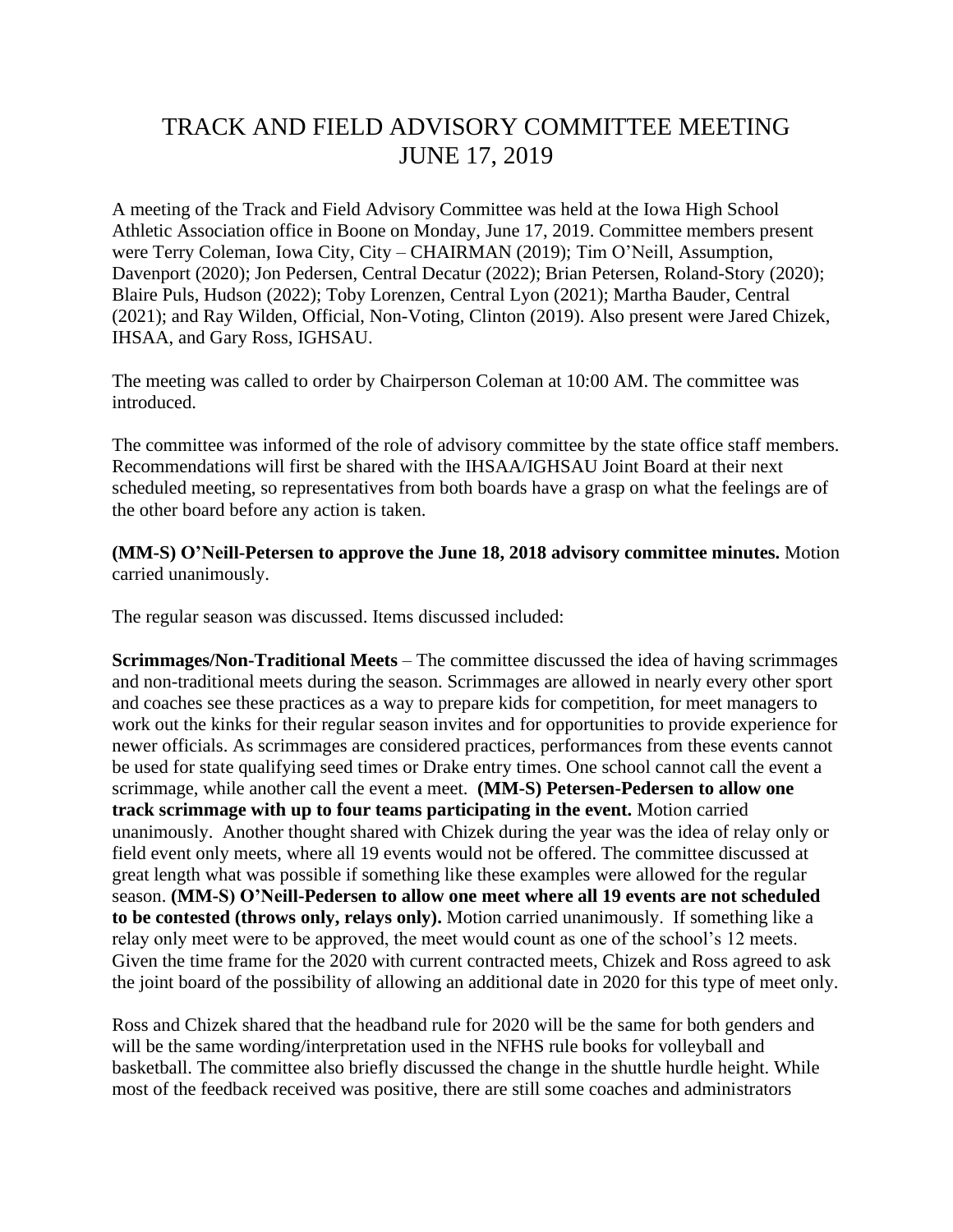unhappy with the change. Ross and Chizek shared the shuttle hurdle event rules are not posted in any official rulebook or document, so those rules will be published in the 2020 track and field manuals. Chizek shared approximately 24 schools did not run a shuttle this year compared to 2018. Pedersen asked about the 2018 recommendation of raising the junior high shuttle height. The IHSAA Junior High Advisory Committee opposed that recommendation. Pedersen then asked of the possibility of running 110-meter hurdles at the junior high level so only one variable (hurdle height) changes when the student enters high school. Chizek shared he will take that to the next junior high committee meet. Wilden led a discussion on the weightman 4x100 meter relay and the need for schools to use a baton and to treat the event as a race and not as a mockery to the sport of track and field.

The state qualifying meets were discussed. Items discussed included:

**Postponing all 32 State Qualifying Meets** – The committee discussed the weather conditions the day of the originally scheduled state qualifying meet and the IHSAA and IGHSAU's role in postponing in all 32 meets. Chizek and Ross both expressed they did not want to intervene with the local meet managers in postponing the meets; however, weather conditions, but more importantly, conversations with host athletic directors led to both organizations stepping in and making a decision. The group discussed the possibility of moving the qualifying meets to Wednesday to help secure meet workers in case of postponements, and there was no interest amongst the committee to make that recommendation at this point in time.

**District Venue Practice Policy –** Currently, IHSAA and IGHSAU policies allow schools to practice other member school facilities for both regular season and postseason events. An athletic director reached out to Chizek to create a policy that would prohibit a school with an all-weather track and adequate field event facilities from practicing at another school's track venue. The committee did not see why the need for a policy when a local administrator can grant or deny the ability to use another school's facility.

**Incorrect Seed Times but Correct Lane Placement –** The committee discussed the glitch with VBMeets that rounded imported seed times to tenths rather than hundredths, which created a false seed time but the athlete was still seeded correctly. The committee was in agreement that coaches are responsible for reviewing their entries and should have caught the errors given a message was sent to coaches alerting them of a possible glitch.

**Miscellaneous Qualifying Meet Items –** Allowing coaches into the infield during field events, a second break in the 1A/2A meets, distribution of meet results to participating schools and posting live/final results to the web for the general public were also discussed by the committee.

The state meet was discussed. Items discussed included:

**Placement of 3000/3200** – The committee reviewed an email proposal asking to move the 3000 and 3200 to either the first event or last event of the day due to the warm weather conditions experienced the last two Thursdays at the state meet. Chizek and Ross shared the same thoughts they did with the IATC at its spring meeting, in particular health and safety of the athlete versus the desire to double back the athlete in the 4x800 meter relay and where should the organizations